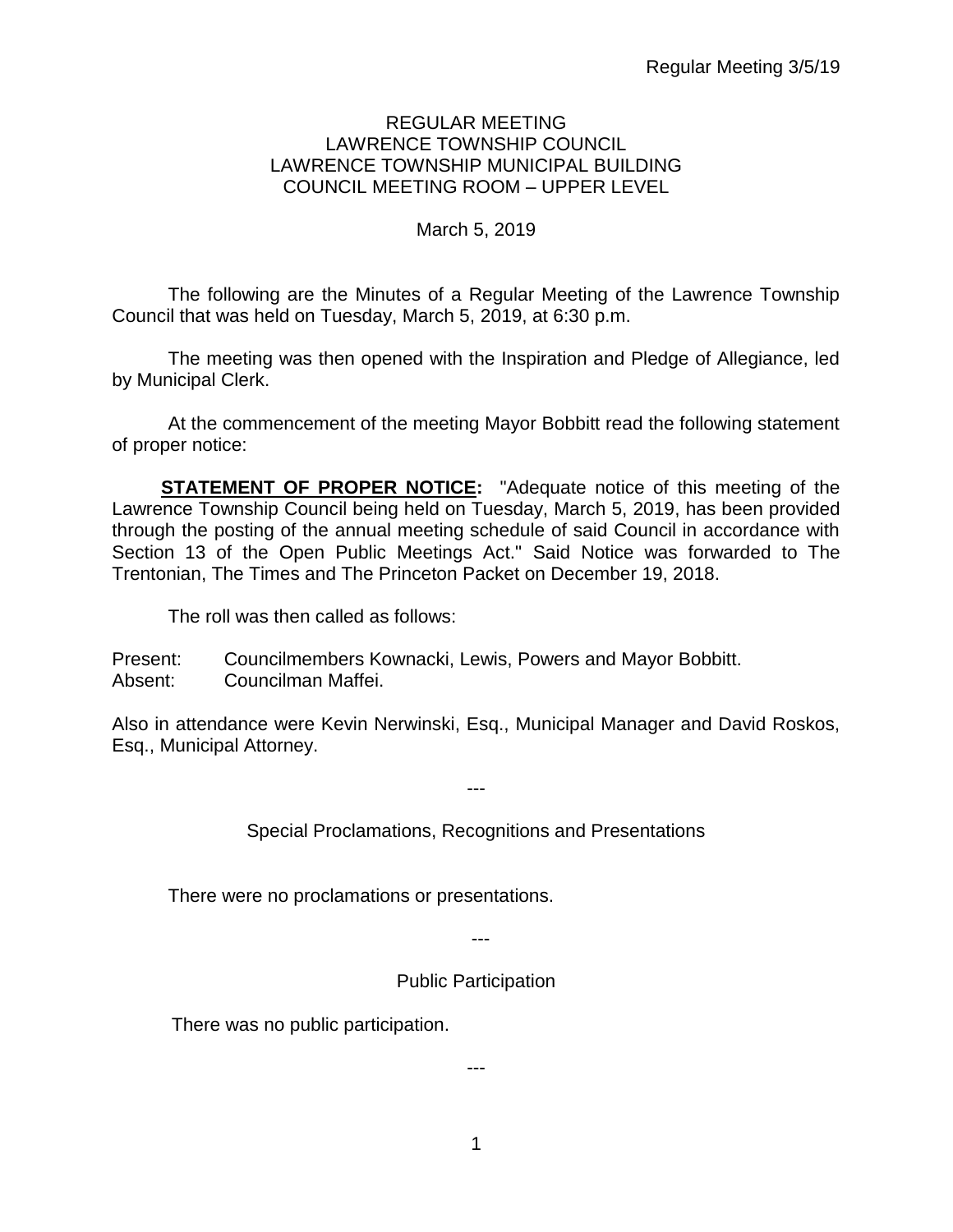## Review and Revisions of Agenda

 The Municipal Clerk requested that the Agenda to be amended to remove Ordinance 10-C, An Ordinance Repealing Ordinance Nos. 1930-07 and 1932-07 in Their Entirety, and Implementing Revised and Amended Inspection Requirements Prior to a Change in Occupancy; Certificate of Inspection, for further consider prior to the introduction.

On a motion by Ms. Lewis, seconded by Mr. Powers, the Agenda was amended to include the above revision.

Same was carried on the following roll call vote:

Ayes: Councilmembers Kownacki, Lewis, Powers and Mayor Bobbitt. Nays: None. Absent: Councilman Maffei.

---

### Adoption of Minutes

On a motion by Mr. Powers, seconded by Ms. Lewis, the Minutes of Regular Meeting of November 8, 2018 and December 4, 2018 were approved on the following roll call vote:

Same was carried on the following roll call vote:

Ayes: Councilmembers Kownacki, Lewis, Power and Mayor Bobbitt. Nays: None. Absent: Councilman Maffei.

On a motion by Mr. Powers, seconded by Ms. Lewis, the Minutes of Closed Session Meeting of February 19, 2019 were approved on the following roll call vote:

 $\sim\sim\sim$ 

Same was carried on the following roll call vote:

Ayes: Councilmembers Kownacki, Lewis, Power and Mayor Bobbitt. Nays: None. Absent: Councilman Maffei.

---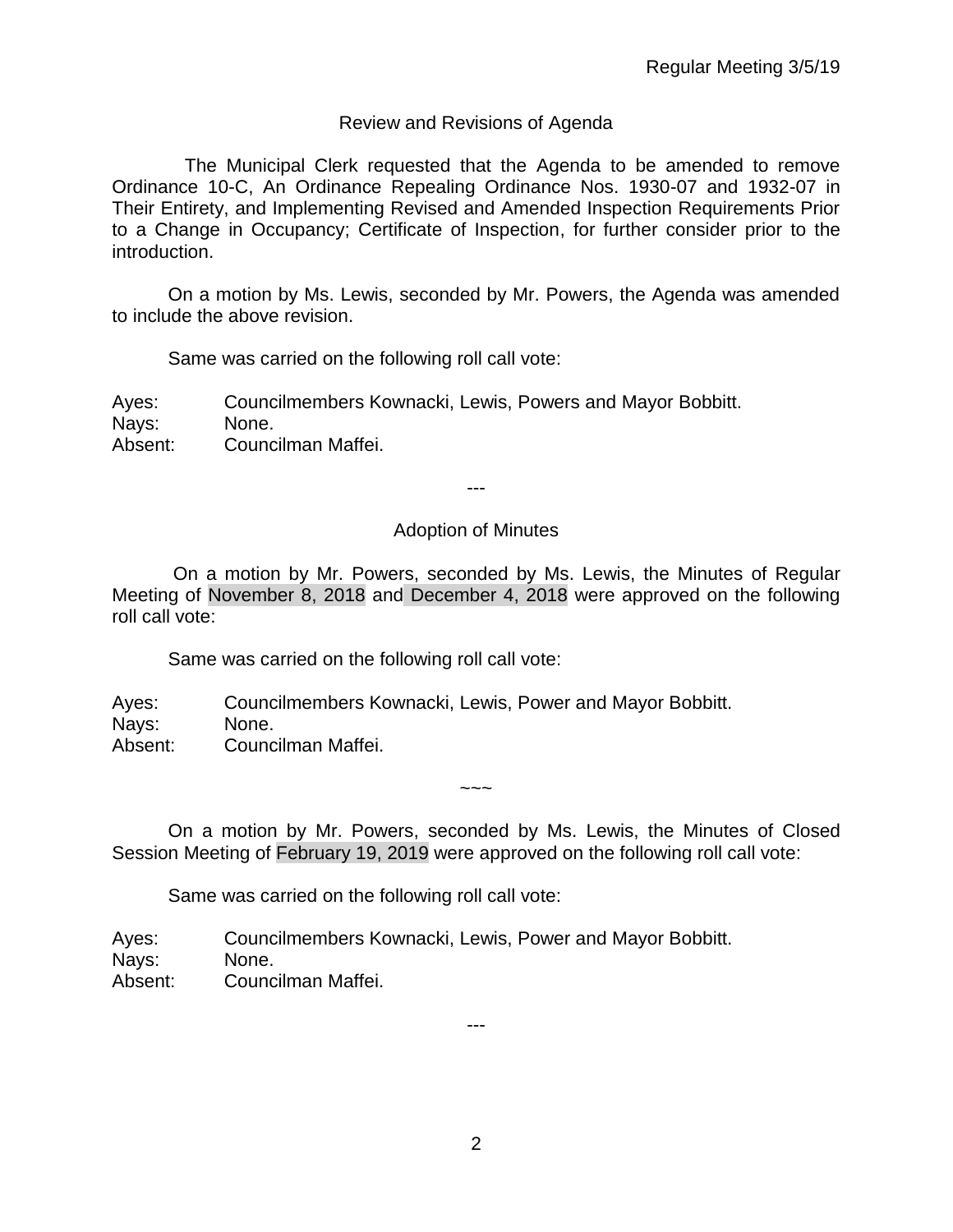#### Awarding or Rejecting of Bids

On a motion by Ms. Lewis, seconded by Mr. Powers, Resolution (9-A), Authorizing a Contract with Silviu Nedelcu Painting & Remodeling to Rehabilitate 92 Alcazar Avenue, was presented for adoption.

#### Resolution No. 109-19

WHEREAS, on Thursday, January 10, 2019, bids were received and publically opened for the rehabilitation of 92 Alcazar Avenue; and

WHEREAS, four (4) bids were received and reviewed by the appropriate Township Officials; and

WHEREAS, the lowest responsible bidder was Silviu Nedelcu Painting & Remodeling that submitted a bid in the amount of \$25,510.00 to perform the tasks required in the rehabilitation; and

WHEREAS, in accordance with N.J.A.C. 5:50-14, a Certificate of Availability of Funds has been provided and the account to be charged is 9-19-56-853-299 (Affordable Housing Trust Fund); and

WHEREAS, Silviu Nedelcu Painting & Remodeling has performed satisfactorily;

WHEREAS, the owner of 92 Alcazar Avenue has been deemed eligible to participate in the rehabilitation program;

NOW, THEREFORE, BE IT RESOLVED by the Township Council of the Township of Lawrence, County of Mercer, State of New Jersey, that pursuant to the recommendations of the Municipal Manager, the Mayor and the Municipal Clerk hereby authorize the acceptance of the bid and the execution of a contract with Silviu Nedelcu Painting & Remodeling, 4475 Route 27, Princeton NJ 08540 in the amount of \$25,510.00 for the purpose of rehabilitating 92 Alcazar Avenue;

BE IT FURTHER RESOLVED that the Municipal Manager is hereby authorized to draft the necessary agreement, subject to the approval of the Municipal Attorney as to form and content thereof.

Same was carried on the following roll call vote:

Ayes: Councilmembers Kownacki, Lewis, Powers and Mayor Bobbitt. Absent: Councilman Maffei.

 $\sim\sim\sim$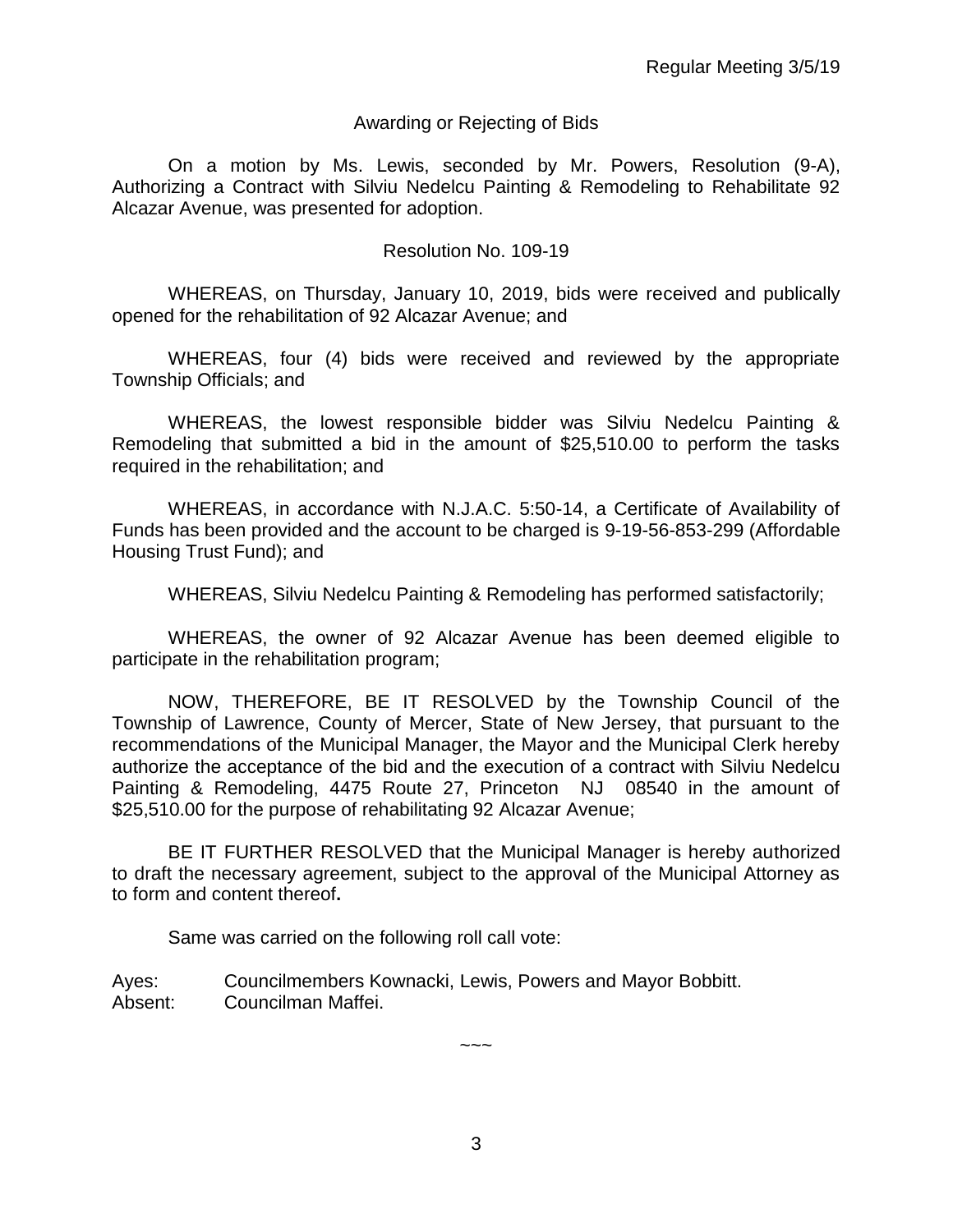On a motion by Ms. Lewis, seconded by Mr. Powers, Resolution (9-B), Authorizing a Contract with Unlimited Builders Construction, LLC to Rehabilitate 1937 Princeton Pike, was presented for adoption.

#### Resolution No. 110-19

WHEREAS, on Thursday, January 10, 2019, bids were received and publically opened for the rehabilitation of 1937 Princeton Pike; and

WHEREAS, four (4) bids were received and reviewed by the appropriate Township Officials; and

WHEREAS, the lowest responsible bidder was Unlimited Builders Construction, LLC that submitted a bid in the amount of \$23,450.00 to perform the tasks required in the rehabilitation; and

WHEREAS, in accordance with N.J.A.C. 5:50-14, a Certificate of Availability of Funds has been provided and the account to be charged is 9-19-56-853-299 (Affordable Housing Trust Fund); and

WHEREAS, Unlimited Builders Construction, LLC has performed satisfactorily;

WHEREAS, the owner of 1937 Princeton Pike has been deemed eligible to participate in the rehabilitation program;

NOW, THEREFORE, BE IT RESOLVED by the Township Council of the Township of Lawrence, County of Mercer, State of New Jersey, that pursuant to the recommendations of the Municipal Manager, the Mayor and the Municipal Clerk hereby authorize the acceptance of the bid and the execution of a contract with Unlimited Builders Construction, LLC, P. O. Box 9029, Hamilton NJ 08650 in the amount of \$23,450.00 for the purpose of rehabilitating 1937 Princeton Pike;

Same was carried on the following roll call vote:

Ayes: Councilmembers Kownacki, Lewis, Powers and Mayor Bobbitt. Absent: Councilman Maffei.

---

Introduction of Ordinances

Mayor Bobbitt read by title, an ordinance entitled, "AN ORDINANCE AMENDING ORDINANCES NOS. 1479-96 AND 1617-00 CREATING AND AMENDING THE SHADE TREE ADVISORY COMMITTEE"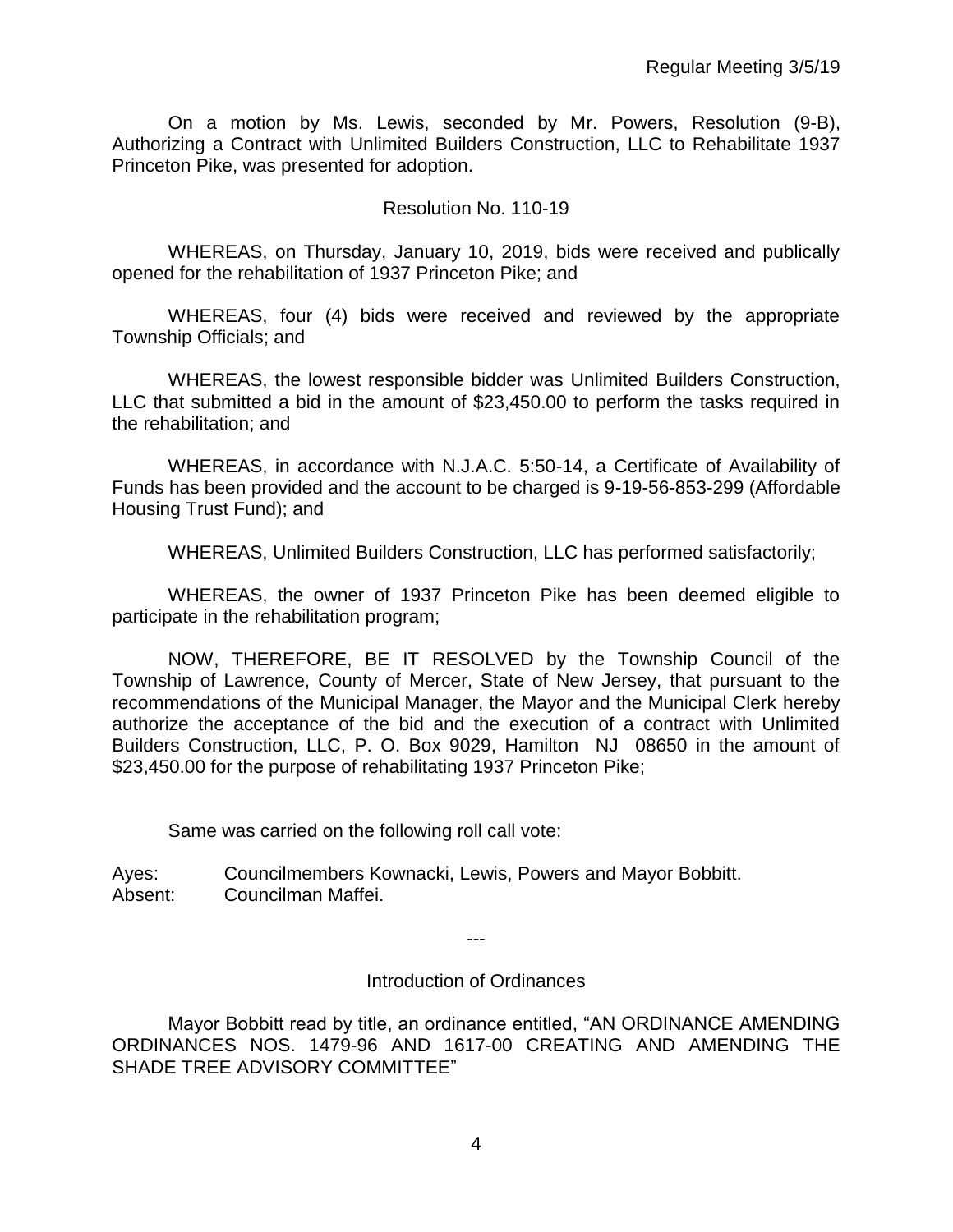Mr. Nerwinski advised that the Ordinance will create and amend the Shade Tree Advisory Committee by reducing the number of committee members from seven to five in order to allow for a quorum of three to conduct business. Councilman Powers commented that the Committee is also excited to have the Planning Board member back who will be a voting member of the Shade Tree Committee being the Ordinance adopted back in 2000 took the Planning Board member away. Now, the Committee will consist of (3) three Shade Tree members and (1) one Planning Board member (Councilman Kownacki) for a total of (5) five with (2) two Alternates.

The Ordinance was introduced and approved on the following roll call vote:

| <b>COUNCIL</b>       | <b>AYE</b> | <b>NAY</b> | <b>PRESENT</b> | <b>ABSENT</b> | <b>ABSTAIN</b> | <b>MOVE</b> | <b>SECOND</b> |
|----------------------|------------|------------|----------------|---------------|----------------|-------------|---------------|
| Mr. Kownacki         |            |            |                |               |                |             |               |
| Ms. Lewis            |            |            |                |               |                |             |               |
| Dr. Maffei           |            |            |                |               |                |             |               |
| <b>Mr. Powers</b>    |            |            |                |               |                |             |               |
| <b>Mayor Bobbitt</b> | ,,         |            |                |               |                |             |               |

Mayor Bobbitt read by title, an ordinance entitled, "AN ORDINANCE OF THE TOWNSHIP OF LAWRENCE AUTHORIZING PURSUANT TO N.J.S.A. 40A:12-14 – A LEASE FOR A PORTION OF THE STORAGE BUILDING AT CENTRAL PARK TO YOUTH SPORTS CLUB"

 $\sim\sim\sim$ 

Mr. Nerwinski advised that the Township has (4) four youth sports organizations that have actively been using Central Park being they had space available in the existing building after the Township built the new garage structure that was retrofitted for (4) four storage facilities that the non-profit sports organizations could utilize for storage. And, they wanted to formalize the Agreement to protect the Township of any liability, etc. so they had Lawrence Township legal counsel prepare the four agreements that the Mayor will sign. The lease is for \$1.00 for a three year term. Mr. Roskos noted that the project was funded with Green Acres funds and that the Township is required under the Statute to submit leases to Green Acres which they never heard back from Green acres before; but, much to his surprise they received a call from someone at Green Acres requesting changes that are De-Minimis and will not affect them from proceeding with the adoption of the ordinance.

The Ordinance was introduced and approved on the following roll call vote:

| <b>COUNCIL</b>       | <b>AYE</b> | <b>NAY</b> | <b>PRESENT</b> | <b>ABSENT</b> | ABSTAIN | <b>MOVE</b> | <b>SECOND</b> |
|----------------------|------------|------------|----------------|---------------|---------|-------------|---------------|
| Mr. Kownacki         |            |            |                |               |         |             |               |
| Ms. Lewis            | "          |            |                |               |         |             |               |
| <b>Dr. Maffei</b>    |            |            |                |               |         |             |               |
| <b>Mr. Powers</b>    |            |            |                |               |         |             |               |
| <b>Mavor Bobbitt</b> |            |            |                |               |         |             |               |

---

5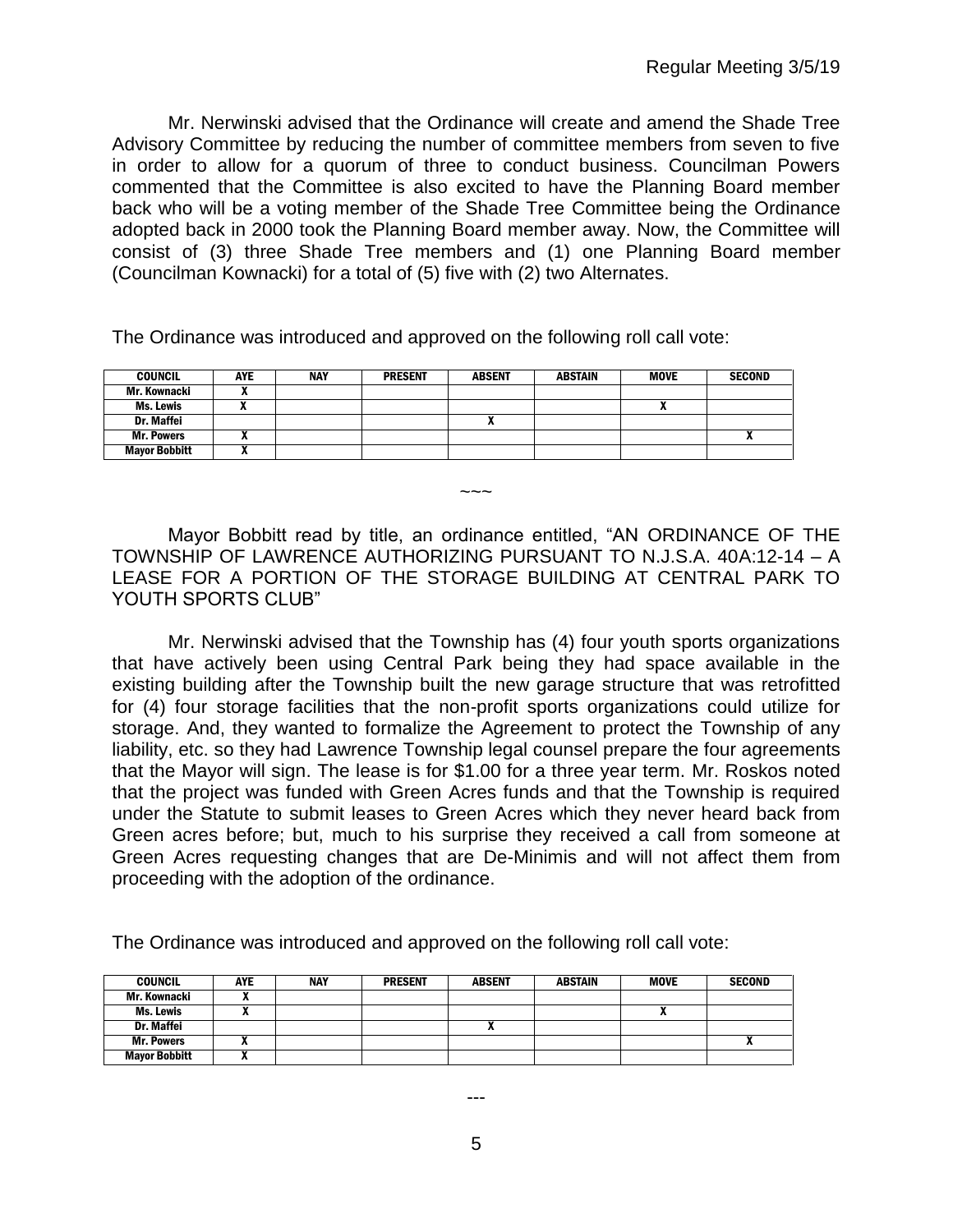Mayor Bobbitt read by title, an ordinance entitled, "AN ORDINANCE REPEALING ORDINANCE NOS. 1930-07 AND 1932-07 IN THEIR ENTIRETY, AND IMPLEMENTING REVISED AND AMENDED INSPECTION REQUIREMENTS PRIOR TO A CHANGE OF OCCUPANCY; CERTIFICATE OF INSPECTION"

## **(ORDINANCE WAS TABLED UNTIL FURTHER REVIEW)**

The Ordinance was **TABLED** on the following roll call vote:

| <b>COUNCIL</b>       | <b>AYE</b> | <b>NAY</b> | <b>PRESENT</b> | <b>ABSENT</b> | ABSTAIN | <b>MOVE</b> | <b>SECOND</b> |
|----------------------|------------|------------|----------------|---------------|---------|-------------|---------------|
| Mr. Kownacki         |            |            |                |               |         |             |               |
| Ms. Lewis            |            |            |                |               |         |             |               |
| <b>Dr. Maffei</b>    |            |            |                | ^             |         |             |               |
| <b>Mr. Powers</b>    |            |            |                |               |         |             |               |
| <b>Mayor Bobbitt</b> | . .        |            |                |               |         |             |               |

---

#### Adoption of Ordinances

Mayor Bobbitt read by title, an ordinance entitled, "AN ORDINANCE AMENDING THE ADMINISTRATIVE CODE OF THE TOWNSHIP OF LAWRENCE, COUNTY OF MERCER, NEW JERSEY"

### Ordinance No. 2321-19

### AN ORDINANCE AMENDING THE ADMINISTRATIVE CODE OF THE TOWNSHIP OF LAWRENCE, COUNTY OF MERCER, NEW JERSEY

BE IT ORDAINED by the Township Council of the Township of Lawrence, County of Mercer, State of New Jersey that the Lawrence Township Administrative be and is hereby amended as follows:

Sec. 2-13 Agenda

(b) All reports, communications, ordinances, resolutions, documents or other matters to be submitted to the Council shall be delivered to the clerk no later than 12:00 noon on the [Thursday] Wednesday prior to the meeting date.

Adopted: March 5, 2019

[ ] Indicates Deleted Item \_\_\_ Indicates Addition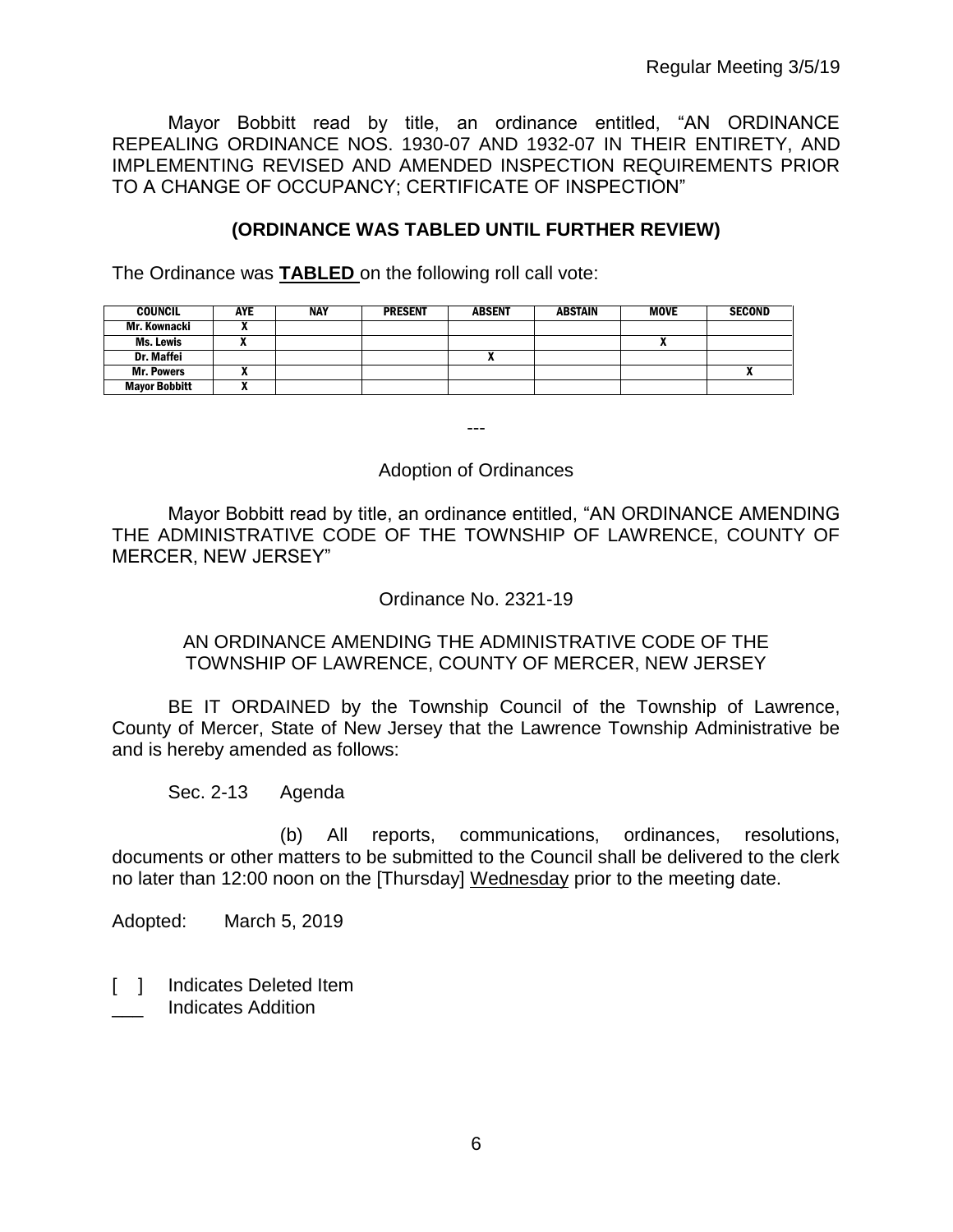| <b>COUNCIL</b>       | AYE | <b>NAY</b> | <b>PRESENT</b> | <b>ABSENT</b> | <b>ABSTAIN</b> | <b>MOVE</b> | <b>SECOND</b> |
|----------------------|-----|------------|----------------|---------------|----------------|-------------|---------------|
| Mr. Kownacki         |     |            |                |               |                |             |               |
| Ms. Lewis            |     |            |                |               |                |             |               |
| Dr. Maffei           |     |            |                |               |                |             |               |
| <b>Mr. Powers</b>    |     |            |                |               |                |             |               |
| <b>Mayor Bobbitt</b> |     |            |                |               |                |             |               |

Ordinance No. 2321-19 was introduced and approved on the following roll call vote:

### **Manager's Report –**

Mr. Nerwinski reported that the Bid for the two fire apparatus went out on Friday; a process that took more than three years to do and it is where they want it to be and meets the expectations of their volunteer fire force that will be utilizing the apparatus. They have already had six organizations request copies of the bids and the bid opening will start mid-April.

---

Mr. Nerwinski advised that the Mayor sent out letters to local building owners with regards to the New Jersey Direct Install Program and he received some calls and inquiries from residents, building owners, seeking to confirm that Township endorses the company and that it is legitimate, and indicated he fell short in his conversation with the individuals of *endorsing* the company but it is a program that the Township wanted building owners to know exists and that the Township has taken advantage of with good results and to share that information with building owners so they could be a more sustainable community. And, because people will be calling the Township as the trusted source which they will be happy to explain he just wanted everyone on the same page that the letter is for informational purposes only not an endorsement of any particular company by Lawrence Township.

Mayor Bobbitt further advised that New Jersey Direct Install is an approved company that goes through the Board of Public Utilities Clean Energy Program and that the company is vetted by the BPU and is allowed to do the Direct Install Program within Mercer County and for Tri-State three other counties. And, as part of the outreach for Sustainable Lawrence he helped out in terms of signing his name to the company's letter to let business owners know more about the Direct Install Program as it relates to energy efficiency and sustainability. Further, the Program is designed for commercial property owners and not residential and there is nothing that the Township staff will have to oversee or be involved with.

Mr. Nerwinski reported that the Township had their first kickoff meeting with regards to the website. And with the internal staff they are going to have their next meeting with the website design company and everybody's on onboard looking forward to it with the goal of having the website completed in three months. The challenge they are facing is finding the type of quality photographs they want to put on the website and he was thinking about maybe offering it out to the community local photographers with the right resolution to submit things of interest then take it from there.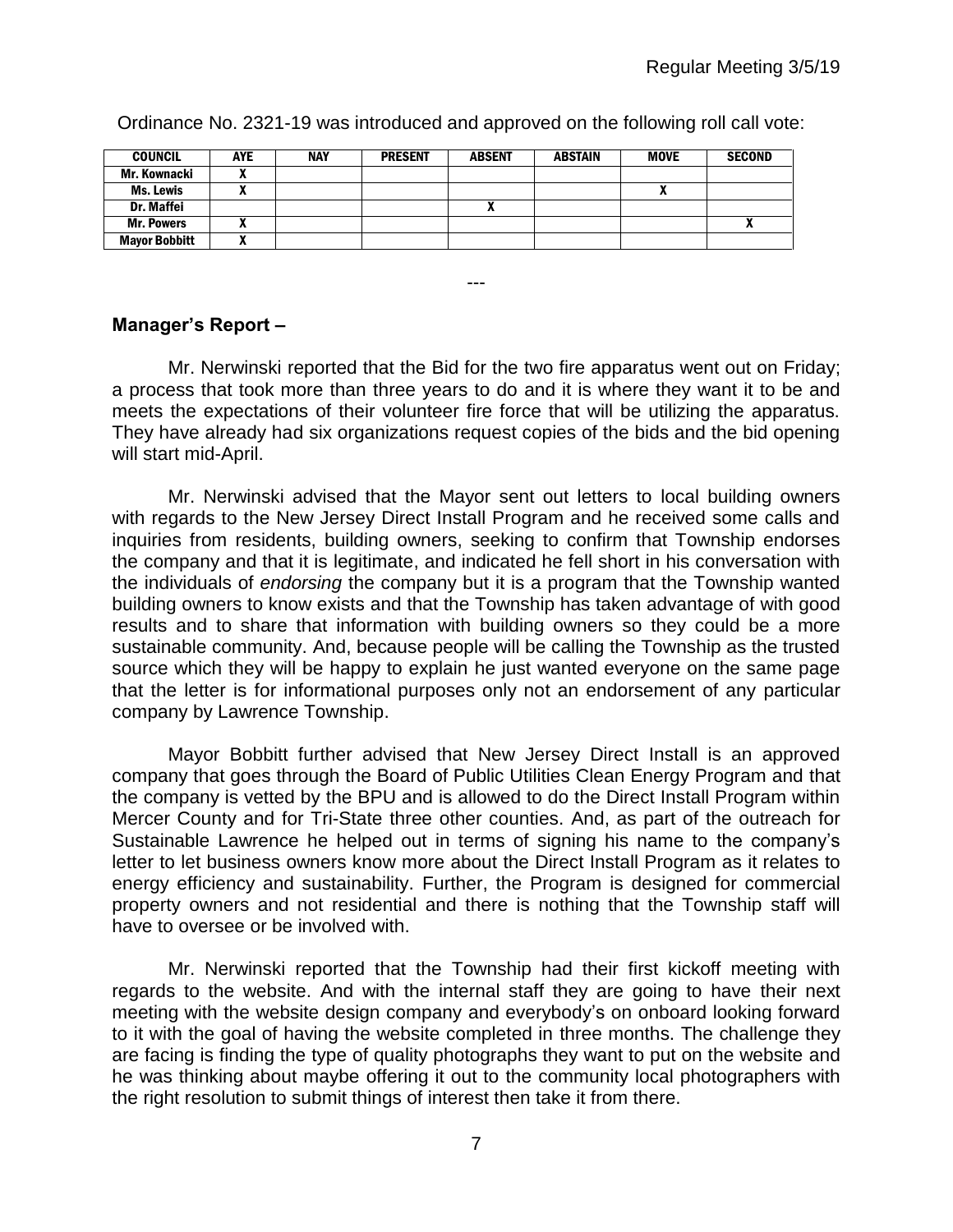Mr. Nerwinski advised that the Bid received from the web designer is \$12,000; a great price for all the company is going to deliver versus the cost. And, because they budgeted \$20,000 they will have \$8000 left over to pay for a professional photographer for the four seasons of Lawrence Township for the website.

Mr. Kiriakatis, CFO, stated that the Tax Collector's Office has started to accept credit cards online for sewer and tax payments; but, they have not sent anything out on social media as of yet given he wanted to see how it flows for about a month before they announce it and they have received some sewer payments for the Tax Office. Councilwoman Lewis questioned if people will be able to pay for other fees such as construction, etc. Mr. Nerwinski replied "yes" eventually and the new website design will direct them to the online payment where they can pay by MasterCard or Visa which the Construction Office is already setup for and the station will be located right outside of the Engineering Department next to the Code Enforcement/Construction Department.

Mr. Nerwinski stated the Department Directors and Divisions Heads have all provided their budget presentation to the Council and based upon the Police Chiefs concern about a serious issue that they believe will be occurring over the next 5 years with the loss of (20) twenty senior police officers and the Administration having no forewarning as to when the retirements will occur as an officer may be happy and content in their jobs but behind the scenes they may also be looking for another job and when that suitable fit comes the officer will provide the Township with their retirement notice. So, in order to address the public safety issue in advance the Administration has hired an additional police officer who is a Lawrence Township resident who currently works for Chesterfield Township and he will be starting with Lawrence Township Police Department on March 11<sup>th</sup> along with the other police officer that was hired last month who will be starting his training in March in anticipation of the impending retirements to try and set the police department up for the next couple of years of meeting the attrition rate that is going to happen.

Mr. Nerwinski reported that the Administration has sidelined \$50,000 that they designated for the refurbishment of the Council Meeting Room and he also has money in his budget that they will be utilize this year to get some proposals on ideas of how to improve the meeting room that has not been changed since the '70s. Mr. Nerwinski went on to discuss the public safety issue with looming police retirements being first priority and the Municipal Budget Recommendation of 2-cents being a reasonable conservative recommendation and indicated if the Township Council concurs they can introduce the budget at the next meeting. Thereafter, Mr. Nerwinski answered questions and listened to comments from Council relative to the proposed budget, municipal aid and surplus. It was the consensus for the Municipal Manager to move forward with the introduction of the budget at the next meeting.

Mr. Nerwinski reported that the Administration had an initial meeting with Clarke, Caton and Hintz concerning the Sreetscape and one of the issues that came up is branding that area similar to Main Street. They will be meeting at the end of March again and at that time they will be providing them with some ideas relative to the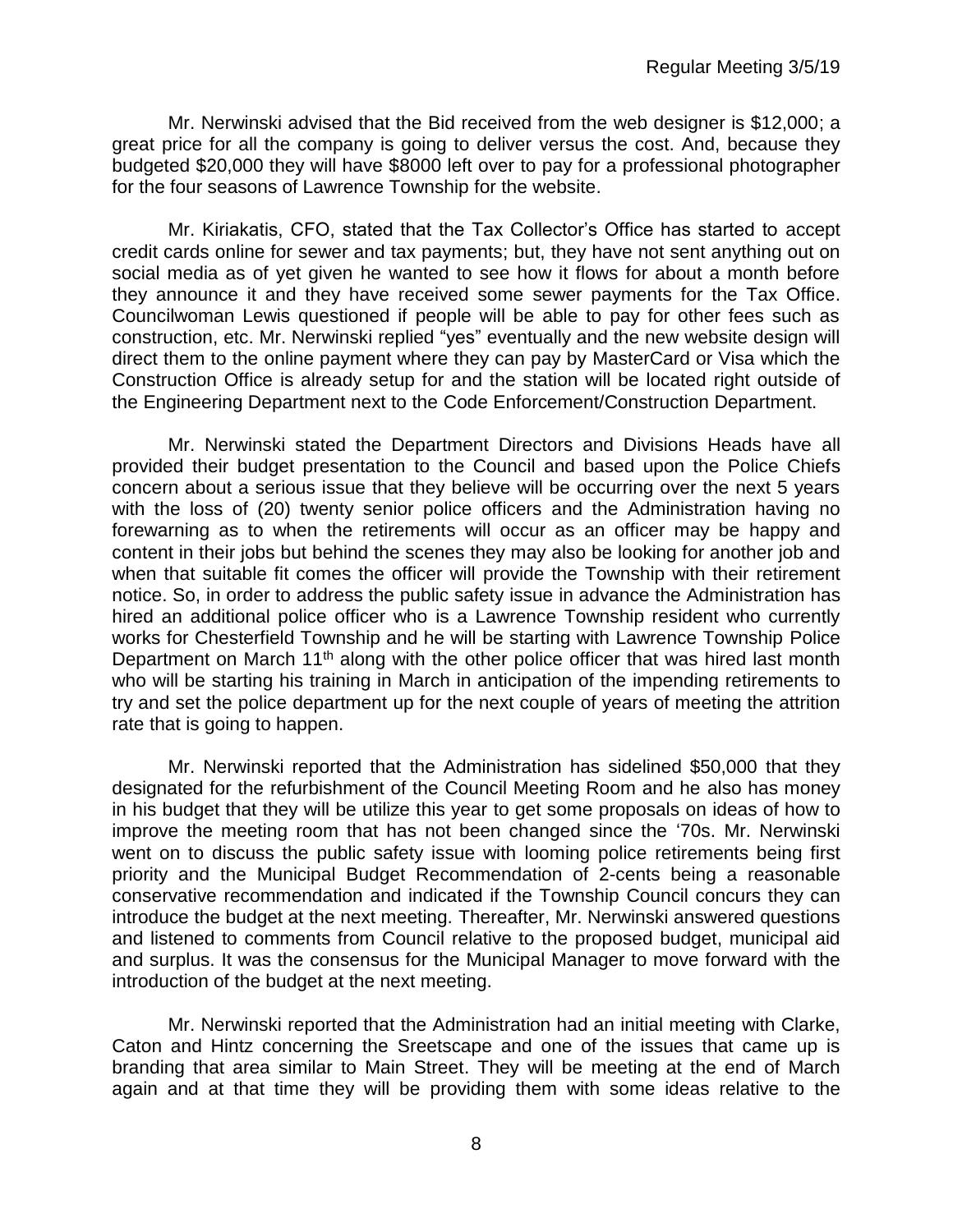physical changes that they will be proposing and he came up with the name Colonial Boulevard to try and tie in Colonial Lake and asked if the Council comes up with any good idea for a brand name for that area to please share it with him. In addition, the community will be involved in this process so when they get further advanced in the concepts they will schedule a meeting at the Slackwood Firehouse and the company strongly recommends that they have things to discuss instead of having a blank canvass to get the project started. And, he will invite them to make a presentation to the Council prior to the public meeting.

**Attorney's Report –**

Mr. Roskos advised that the Sheft's access is imminent and he is attempting to confirm that with their attorney. Also, the Environmental Expert has produced their Certificate of Insurance details and they are just awaiting the snow to melt off to do an official inspection but process is moving along on schedule.

---

Mr. Roskos reported that they are still having OPRA issues and that Lieutenant Drew attended a seminar and was told that the OPRA Request for motor vehicle reports should not be redacted and that the Date of Birth and other information could be left on the reports as well which is contrary to OPRA law which concerns him when there is a body of case law and a police officer attends some statewide police sponsored event and the speaker says this is what you should do when there is no GRC holding, Court Case or Appellate Court Decision to back up the report and he gets concerned that if they start following some advice at a seminar that it will come back to bite them. So, that is something they will have to work out. A general discussion followed relative to the hiring of attorneys and manpower that is utilized for OPRA request.

Mr. Roskos indicated there is an issue with the sale of some surplus property; a small property where there is also a substation on Quakerbridge Road which he is recommending the Council investigate rezoning to a higher and more valuable use such as retail that will in turn result in the Township receiving greater remuneration and briefly elaborated on his recommendation for the site.

---

**Clerk's Report –** 

There was no Clerk's report.

9

---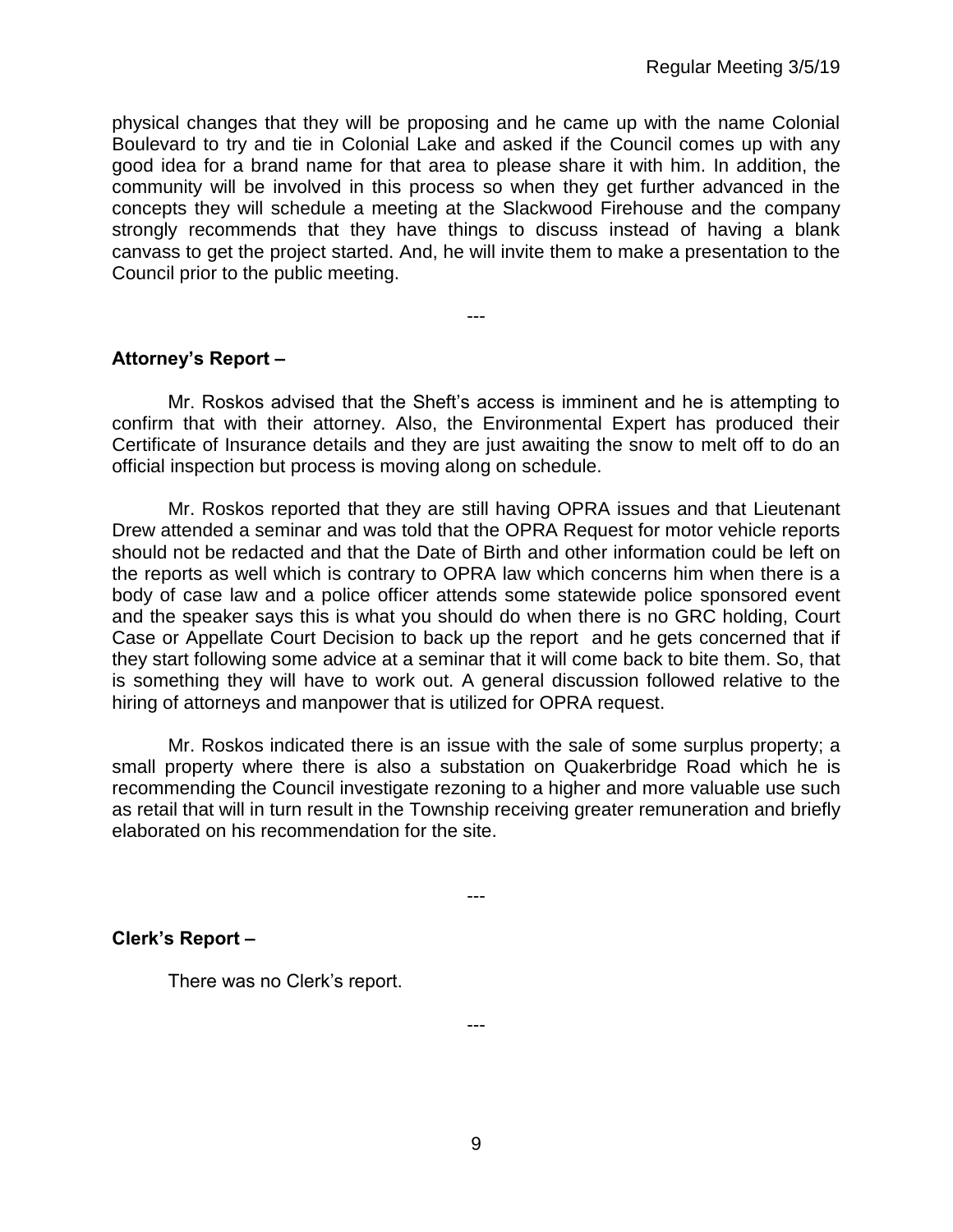## **Unfinished Business –**

There was no unfinished business.

**New Business –** 

Mr. Roskos discussed the issuance of a Proclamation that he and the Municipal Clerk worked on for Temple Micah –  $50<sup>th</sup>$  Anniversary as it relates to past practice and recognizing various organizations. After a brief discussion, it was the consensus of the Council to put on the March 19<sup>th</sup> meeting.

---

---

# **Public Participation (3-minute limitation per speaker)** –

There is no public participation.

---

## Resolutions

Resolution Nos. 103-19 (18-A.1) was approved by the following roll call vote:

| <b>COUNCIL</b>       | <b>AYE</b> | <b>NAY</b> | <b>PRESENT</b> | <b>ABSENT</b> | <b>ABSTAIN</b> | <b>MOVE</b> | <b>SECOND</b> |
|----------------------|------------|------------|----------------|---------------|----------------|-------------|---------------|
| Mr. Kownacki         |            |            |                |               |                |             |               |
| Ms. Lewis            |            |            |                |               |                |             |               |
| Dr. Maffei           |            |            |                | Λ             |                |             |               |
| <b>Mr. Powers</b>    |            |            |                |               |                | Δ           |               |
| <b>Mayor Bobbitt</b> |            |            |                |               |                |             |               |

Cited Resolutions are spread in their entirety in the Resolution Books of the Township of Lawrence.

 $\sim\sim\sim$ 

Resolution Nos. 104-19 (18-C.1) through 122-19 (18-H.11) with the exception of Resolutions 109 and110 (Bid Award) were approved by the following roll call vote:

| <b>COUNCIL</b>       | <b>AYE</b> | <b>NAY</b> | <b>PRESENT</b> | <b>ABSENT</b> | <b>ABSTAIN</b> | <b>MOVE</b> | <b>SECOND</b> |
|----------------------|------------|------------|----------------|---------------|----------------|-------------|---------------|
| Mr. Kownacki         | л          |            |                |               |                |             |               |
| Ms. Lewis            | л          |            |                |               |                | n           |               |
| Dr. Maffei           |            |            |                |               |                |             |               |
| <b>Mr. Powers</b>    | 灬          |            |                |               |                |             |               |
| <b>Mayor Bobbitt</b> |            |            |                |               |                |             |               |

Cited Resolutions are spread in their entirety in the Resolution Books of the Township of Lawrence.